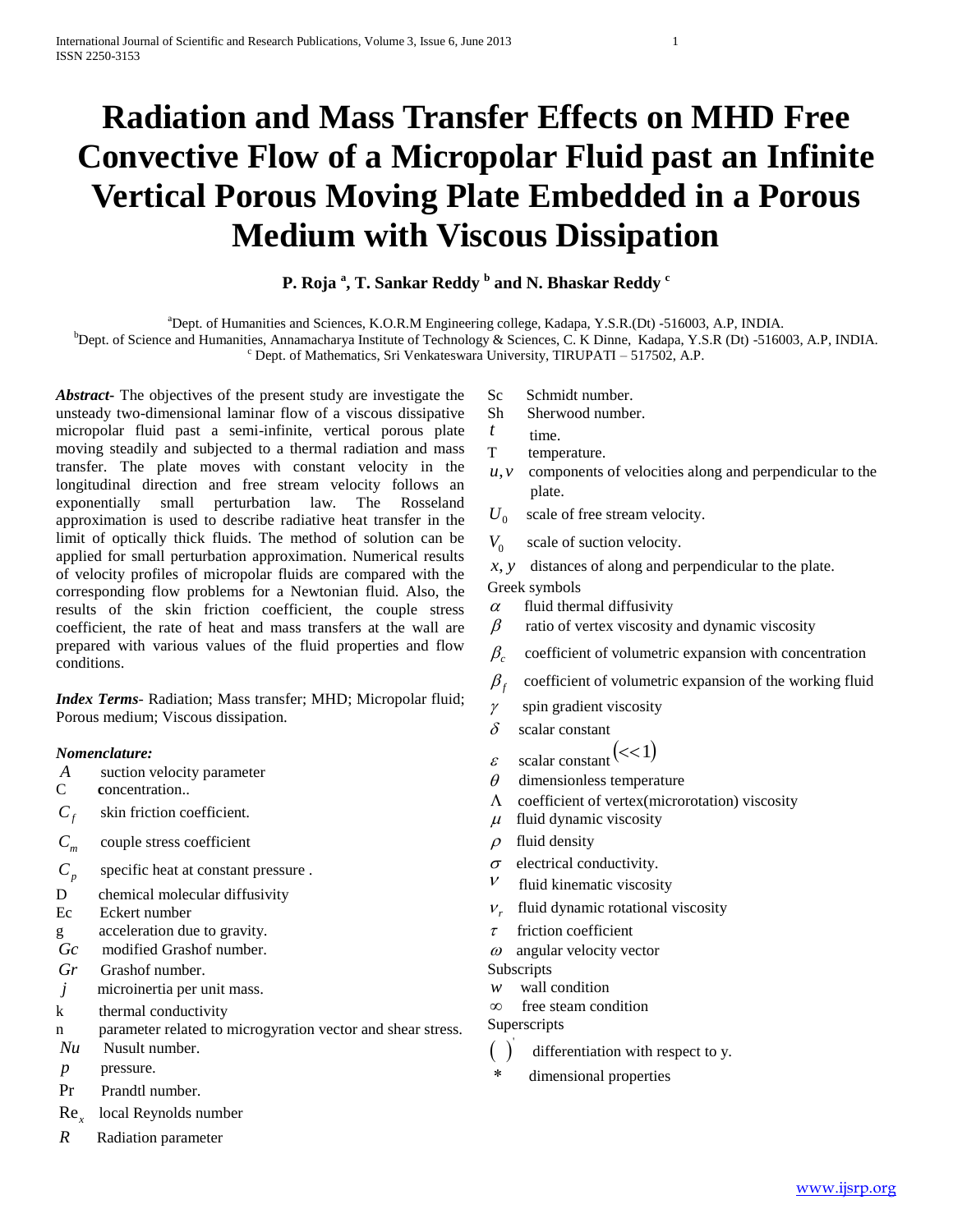#### I. INTRODUCTION

imultaneous heat and mass transfer from different geometries Simultaneous heat and mass transfer from different geometries<br>Sembedded in porous media has many engineering and geophysical applications such as geothermal reservoirs, drying of porous solids, thermal insulation, enhanced oil recovery, packedbed catalytic reactors, cooling of nuclear reactors, and under ground energy transport. Cheng and Minkowycz [1] presented similarity solutions for free thermal convection from a plate in a fluid-saturated porous medium. Bejan and Khair [2] reported on the natural convection boundary layer flow in a saturated porous medium with combined heat and mass transfer. Lai and Kulacki [3] extended the problem of Bejan and Khair [2] to include wall fluid injection effects. Bestman [4] examined the natural convection boundary layer with suction and mass transfer in a porous medium. In all these studies the fluids are assumed to be Newtonian.

 In recent years, the dynamics of micropolar fluids has been a popular area of research. As the fluids consist of randomly oriented molecules, and as each volume element of the fluid has translation as well as rotation motions, the analysis of physical problems in these fluids has revealed several interesting phenomena, which are not found in Newtonian fluids. The theory of micropolar fluids and thermo micropolar fluids developed by Eringen [5, 6] can be used to explain the characteristics in certain fluids such as exotic lubricants, colloidal suspensions, or polymeric fluids, liquid crystals and animal blood. The micropolar fluids exhibit certain microscopic effects arising from local structure and microrotation of fluid elements. An excellent review about micropolar fluid mechanics was provided by Ariman et al. [7, 8].

 The study of flow and heat transfer of an electrically conducting micropolar fluid past a porous plate under the influence of a magnetic field has attracted the interest of numerous researchers in view of its applications in many engineering problems, such as MHD generators, nuclear reactors, geothermal energy extractions and the boundary layer control in the field of aerodynamics. Keeping in mind some specific industrial applications such as polymer processing technology, numerous attempts have been made to analyze the effect of transverse magnetic field on boundary layer flow characteristics. Mansour and Gorla [9] reported on micropolar fluid flow past a continuously moving in the presence of magnetic field. El-Hakiem et al. [10] have studied Joule heating effects on MHD free convection flow of a micropolar fluid. El-Amin [11] solved the problem of MHD free convection and mass transfer flow in a micropolar fluid with constant suction. Helmy et al. [12] have studied on MHD free convection flow of a micropolar fluid past a vertical porous plate. Seddeek [13] reported the flow of a micropolar fluid by the presence of magnetic field over a continuously moving plate. Kim [14] presented an unsteady MHD mixed convection with mass transfer flow for a micropolar fluid past a vertical moving porous plate via a porous medium.

For some industrial applications such as glass production and furnace design, and in space technology applications such as cosmical flight aerodynamics rocket, propulsion systems, plasma physics and spacecraft re-entry aerothermodynamics which operate at higher temperatures, radiation effects can be significant. Perdikis and Raptis [15] studied heat transfer of a micropolar fluid in the presence of radiation. Kim and Fedorov

[17] analyzed transient mixed radiative convective flow of a micropolar fluid past a moving semi-infinite vertical porous plate. Later Raptis [16] studied the same fluid flow past a continuously moving plate in the presence of radiation. Recently, Rahman and Sattar [18] studied transient convective heat transfer flow of a micropolar fluid past a continuously moving vertical porous plate with time dependent suction in the presence of radiation. Cookey et al. [19] studied the influence of viscous dissipation and radiation on unsteady MHD free convection flow past an infinite heated vertical plate in a porous medium with time-dependent suction. Ramachandra Prasad and Bhaskar Reddy [20] investigated radiation and mass transfer effects on an unsteady MHD free convection flow past a heated vertical plate in a porous medium with viscous dissipation. Sankar Reddy et al. [21] reported unsteady MHD convective heat and mass transfer flow of micropolar fluid past a semi-infinite vertical moving porous plate in the presence radiation. Sankar Reddy et al. [22] have studied the problem of radiation effects on MHD mixed convection flow of a micropolar fluid past a semi-infinite moving porous plate in a porous medium with heat absorption.

 Viscous dissipation, which appears as a source term in the fluid flow generates appreciable temperature, gives the rate at which mechanical energy is converted into heat in a viscous fluid per unit volume. This effect is of particular significance in natural convection in various devices that are subjected to large variation of gravitational force or that operate at high rotational speeds, as pointed by Gebhart [23] in his study of viscous dissipation on natural convection in fluids. Similarity solution for the same problem with exponential variation of wall temperature was obtained by Gebhart and Mollendorf [24].

 However, the effect of radiation and viscous dissipation on heat and mass transfer flow of a micropolar fluid has not received any attention. Hence, the objective of the present chapter is to study the effect of thermal radiation on magnetohydrodynamic free convection heat and mass transfer flow of a micropolar fluid past an infinite vertical porous moving plate embedded in a porous medium in the presence of viscous dissipation. The dimensionless governing equations of the flow, heat and mass transfer are solved analytically using a regular perturbation technique. Numerical results are reported in figures and tables, for various values of the physical parameters of interest.

#### II. MATHEMATICAL ANALYSIS

 An unsteady two-dimensional laminar free convective flow of a viscous, incompressible, electrically conducting and micropolar fluid past an infinite vertical permeable moving plate, embedded in a uniform porous medium in the presence of thermal radiation and viscous dissipation is considered. The *x* -

axis is taken along the vertical plate and the  $y'$  - axis normal to the plate. A uniform magnetic field is applied in the direction perpendicular to the plate. The transverse applied magnetic field and magnetic Reynolds number are assumed to be very small and hence the induced magnetic field is negligible [25]. Also, it is assumed that the there is no applied voltage, so that the electric field is absent. Since the plate is of infinite length, all the flow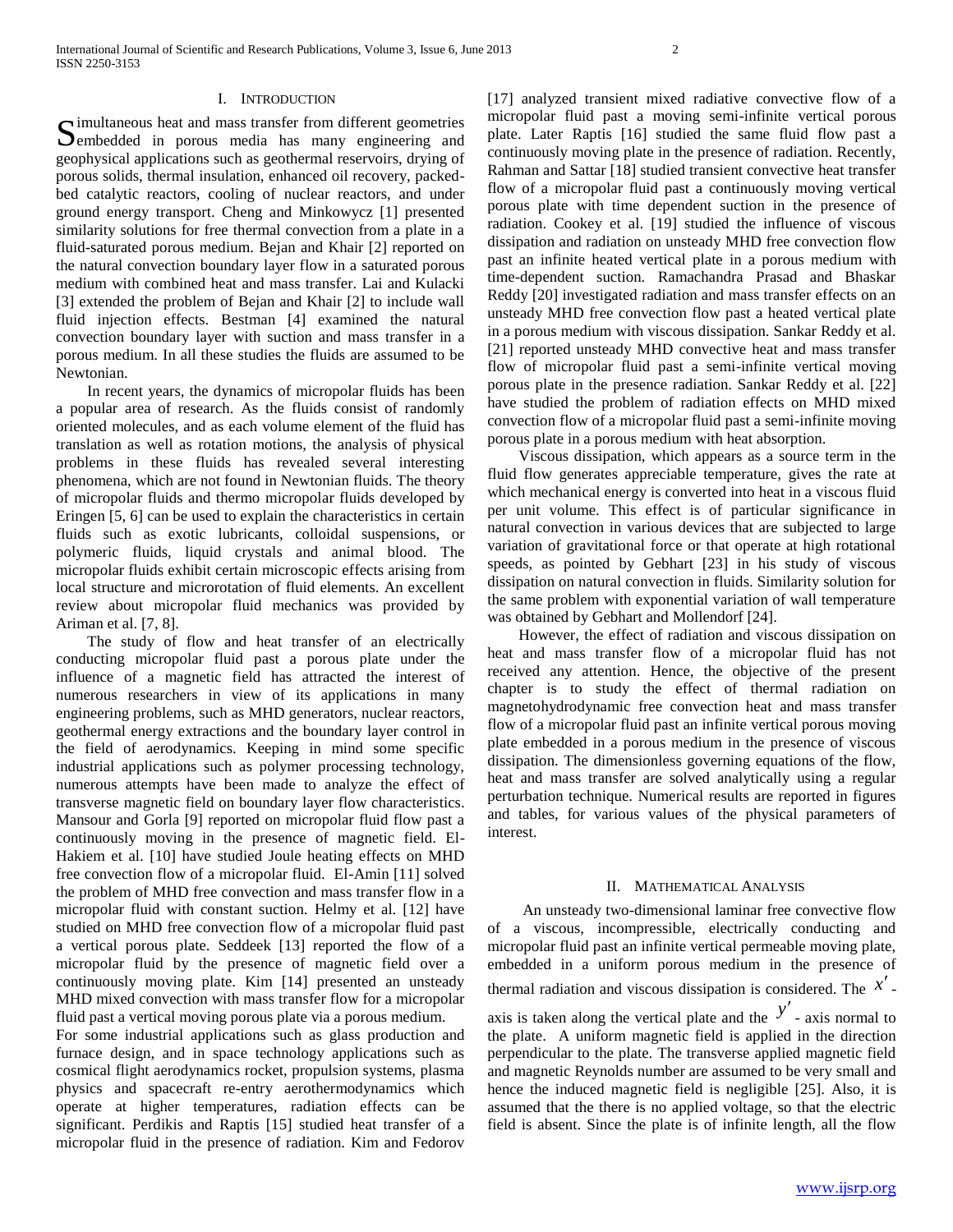variables are functions of normal distance  $y'$  and time  $t'$  only. Now, under the usual Boussinesq's approximation, the governing boundary layer equations of the problem are

$$
\frac{\partial v'}{\partial y'} = 0
$$
\n
$$
\frac{\partial u'}{\partial t} + v' \frac{\partial u'}{\partial t} = (\nu + \nu_r) \frac{\partial^2 u'}{\partial t} + \varrho \beta_c (T' - T'_r) + \varrho \beta_c (C' - C'')
$$

$$
\frac{\partial u'}{\partial t'} = 0
$$
\n
$$
(1)
$$
\n
$$
\frac{\partial u'}{\partial t'} + v' \frac{\partial u'}{\partial y'} = (v + v_r) \frac{\partial^2 u'}{\partial y'^2} + g \beta_f (T' - T'_{\infty}) + g \beta_c (C' - C'_{\infty})
$$
\n
$$
- \left(\frac{\sigma}{\rho} B_0^2 + \frac{v}{K'}\right) u' + 2v_r \frac{\partial \omega'}{\partial y'}
$$
\n
$$
(2)
$$
\n
$$
(3)
$$
\n
$$
(4)
$$
\n
$$
q_r = (1)
$$
\n
$$
q_r = (1)
$$
\n
$$
q_r = (1)
$$
\n
$$
q_r = (1)
$$
\n
$$
q_r = (1)
$$
\n
$$
q_r = (1)
$$
\n
$$
q_r = (1)
$$
\n
$$
q_r = (1)
$$
\n
$$
q_r = (1)
$$
\n
$$
q_r = (1)
$$
\n
$$
q_r = (1)
$$
\n
$$
q_r = (1)
$$
\n
$$
q_r = (1)
$$
\n
$$
q_r = (1)
$$
\n
$$
q_r = (1)
$$
\n
$$
q_r = (1)
$$
\n
$$
q_r = (1)
$$
\n
$$
q_r = (1)
$$
\n
$$
q_r = (1)
$$
\n
$$
q_r = (1)
$$
\n
$$
q_r = (1)
$$
\n
$$
q_r = (1)
$$
\n
$$
q_r = (1)
$$
\n
$$
q_r = (1)
$$
\n
$$
q_r = (1)
$$
\n
$$
q_r = (1)
$$
\n
$$
q_r = (1)
$$
\n
$$
q_r = (1)
$$
\n
$$
q_r = (1)
$$
\n
$$
q_r = (1)
$$
\n
$$
q_r = (1)
$$
\n
$$
q_r = (1)
$$
\n
$$
q_r = (1)
$$
\n
$$
q_r = (1)
$$
\n
$$
q_r = (1)
$$
\n
$$
q_r = (1)
$$
\n
$$
q_r = (1)
$$
\n<math display="</math>

$$
\rho j' \left( \frac{\partial \omega'}{\partial t'} + v' \frac{\partial \omega'}{\partial y'} \right) = \gamma \frac{\partial^2 \omega'}{\partial y'^2}
$$
(3)

$$
\frac{\partial T'}{\partial t'} + v' \frac{\partial T'}{\partial y'} = \alpha \left[ \frac{\partial^2 T'}{\partial y'^2} - \frac{1}{k} \frac{\partial q'}{\partial y'} \right] + \frac{v}{c_p} \left( \frac{\partial u'}{\partial y'} \right)^2 \tag{4}
$$

$$
\frac{\partial t'}{\partial t'} + v' \frac{\partial c'}{\partial y'} = D \frac{\partial^2 C'}{\partial y'^2} \qquad (5)
$$

where  $u', v'$  are the velocity components in  $x', y'$ directions respectively,  $t'$  - the time,  $\rho$  - the fluid density, g the acceleration due to gravity,  $\beta_f$  and  $\beta_c$  the thermal and concentration expansion coefficients respectively,  $K'$ - the permeability of the porous medium,  $j'$  is the micro-inertia density,  $\omega'$  is the component of the angular velocity vector normal to the  $x'y'$ -plane,  $\gamma$  is the spin-gradient viscosity,  $T'$  the temperature of the fluid in the boundary layer,  $v$  - the kinematic viscosity,  $v_r$  is the kinematic rotational velocity,  $\sigma$ the electrical conductivity of the fluid,  $T'_{\infty}$  - the temperature of the fluid far away from the plate,  $C'$  - the species concentration in the boundary layer,  $C'_{\infty}$  - the species concentration in the fluid far away from the plate,  $B_0$  - the magnetic induction,  $\alpha$  the fluid thermal diffusivity,  $k$  - the thermal conductivity,  $c_p$  is the specific heat at constant pressure,  $q'$  - the radiative heat flux and D- chemical molecular diffusivity. The second and third terms on the right hand side of the Eq. (2) denote the thermal and concentration buoyancy effects respectively. Also, the last two terms on the right hand side of the Eq. (4) represents the radiative heat flux and viscous dissipation, respectively.

 It is assumed that the permeable plate moves with a constant velocity in the direction of fluid flow. The appropriate boundary conditions for the velocity, microrotation, temperature and concentration fields are

concentration fields are  
\n
$$
u' = u'_p
$$
,  $w' = -\frac{\partial u'}{\partial y'}$ ,  $T' = T_w$ ,  $C' = C'_w$  at  $y' = 0$   
\n $u' = U'_\infty$ ,  $\omega' \rightarrow 0$ ,  $T' \rightarrow T'_\infty$ ,  $C' \rightarrow C'_\infty$  as  $y' \rightarrow \infty$  (6)

where  $u'_p$  is the plate velocity,  $T'_w$  and  $C'_w$  - the temperature and concentration of the plate respectively,  $U'_{\infty}$  - the free stream velocity and  $U_0$  and  $n'$  - the constants.

By using Rosseland approximation (Brewster [26]), the

radiative heat flux 
$$
q_r
$$
 is given by  
\n
$$
q_r = \frac{-4\sigma_s \partial T'^4}{3K_e \partial y'}
$$
\n(7)

where  $\sigma_s$  is the Stefan - Boltzmann constant and  $K_e$  - the mean absorption coefficient. It should be noted that by using the Rosseland approximation, the present analysis is limited to optically thick fluids. If temperature differences with in the flow are sufficiently small, then Eq. (6) can be linearised by expanding  $T'^4$  into the Taylor series about  $T'_{\infty}$ , which after neglecting higher order terms takes the form.

$$
T'^4 \cong 4T'^3_{\infty} - 3T'^4_{\infty} \tag{8}
$$

In view of Eqs. (6) and (7), Eq. (4) reduces to  
\n
$$
\frac{\partial T'}{\partial t'} + v' \frac{\partial T'}{\partial y'} = \frac{k}{\rho c_p} \frac{\partial^2 T'}{\partial y'^2} + \frac{16\sigma_s}{3\rho c_p K_e} \frac{\partial^2 T'}{\partial y'^2} + \frac{\mu}{\rho c_p} \left(\frac{\partial u'}{\partial y'}\right)^2
$$
\n(9)

It is clear from Eq. (1) that the suction velocity normal to the plate is a constant. Here, it is assumed to be  $v' = -V_0$  (10) It is clear from Eq. (1) that the suction ve<br>plate is a constant. Here, it is assumed to be<br> $v' = -V_0$ 

$$
v' = -V_0 \tag{10}
$$

where  $V_0$  is the scale of suction velocity which is a nonzero positive constant. The negative sign indicates that the suction is towards the plate.

 In order to write the governing equations and the boundary conditions in dimensionless form, the following non-dimensional

'

quantities are introduced.  
\n
$$
u = \frac{u'}{U_0}, v = \frac{v'}{V_0}, y = \frac{V_0 y'}{v}, U_p = \frac{u_p}{U_0}, n = \frac{n'v}{V_0^2}, \omega = \frac{v}{U_0V_0} \omega',
$$
\n
$$
M = \frac{\sigma B_0^2 v}{\rho V_0^2}, K = \frac{K'V_0^2}{v^2}, t = \frac{t'V_0^2}{v}, \theta = \frac{T - T_\infty}{T_w - T_\infty}, C = \frac{C - C_\infty}{C_w - C_\infty},
$$
\n
$$
\beta = \frac{v_r}{v}, Gr = j = \frac{V_0^2}{v^2} j', \frac{v\beta_f g(T_w - T_\infty)}{U_0V_0^2}, Gc = \frac{v\beta_c g(C_w - C_\infty)}{U_0V_0^2}
$$
\n(11)  
\n
$$
Pr = \frac{v\rho C_p}{k} = \frac{v}{\alpha} = \frac{\mu C_p}{k}, R = \frac{16\sigma_s T_\infty^3}{3K_e k}, Ec = \frac{V_0^2}{C_p(T_w - T_\infty)}, Sc = \frac{v}{D'}
$$

Furthermore, the spin-gradient viscosity  $\gamma$  which gives some relationship between the coefficients of viscosity and

micro-inertia, is defined as  
\n
$$
\gamma = (\mu + \frac{\Lambda}{2})j' = \mu j' \left(1 + \frac{1}{2}\beta\right); \beta = \frac{\Lambda}{\mu};
$$
\n(12)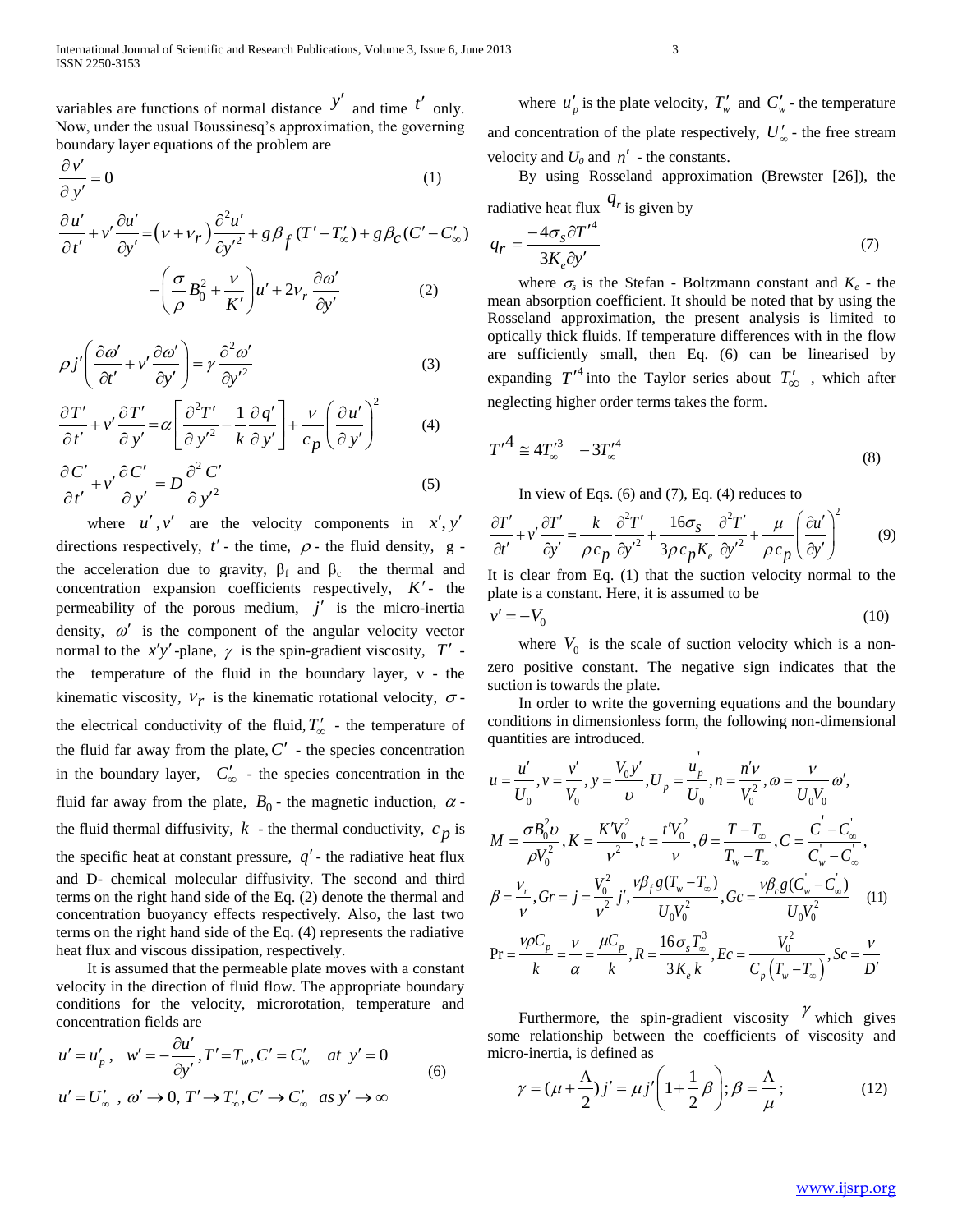International Journal of Scientific and Research Publications, Volume 3, Issue 6, June 2013 4 ISSN 2250-3153

In view of Eqs. (10) - (12), Eqs. (2), (3), (5) and (9) reduce

to the following dimensionless form.  
\n
$$
\frac{\partial u}{\partial t} - \frac{\partial u}{\partial y} = (1 + \beta) \frac{\partial^2 u}{\partial y^2} - Nu + G_r \theta + G_c C + 2\beta \frac{\partial \omega}{\partial y},
$$
\n(13)

$$
\frac{\partial \omega}{\partial t} - \frac{\partial \omega}{\partial y} = \frac{1}{\eta} \frac{\partial^2 \omega}{\partial y^2},\tag{14}
$$

$$
\frac{\partial \theta}{\partial t} - \frac{\partial \theta}{\partial y} = \frac{1}{\Gamma} \frac{\partial^2 \theta}{\partial y^2} + Ec \left( \frac{\partial u}{\partial y} \right)^2 \tag{15}
$$

$$
\frac{\partial C}{\partial t} - \frac{\partial C}{\partial y} = \frac{1}{Sc} \frac{\partial^2 C}{\partial y^2}.
$$
\n(16)

where \*  $\frac{2}{\mu R}$ ,  $N = M + \frac{1}{\mu}$ ,  $\Gamma = \left(1 - \frac{4}{3R + 4}\right)$ Pr  $\frac{j}{\gamma} = \frac{2}{2+\beta}, N = M + \frac{1}{K}, \Gamma = \left(1 - \frac{4}{3R+4}\right)$  $N = M$  $\eta = \frac{\mu j}{\gamma} = \frac{2}{2 + \beta}, N = M + \frac{1}{K}, \Gamma = \left(1 - \frac{1}{3R}\right)$  $\frac{i j^2}{\gamma} = \frac{2}{2+\beta}, N =$  $=\frac{\mu j^*}{N}=\frac{2}{3\mu R}$ ,  $N=M+\frac{1}{K}$ ,  $\Gamma=\left(1-\frac{4}{3R\mu R}\right)$  $\frac{2}{4+\beta}, N = M + \frac{1}{K}, \Gamma = \left(1 - \frac{4}{3R + 4}\right)Pr$ 

 and *Gr*, *Gm*, *Pr*, *R, Ec* and *Sc* are the thermal Grashof number, solutal Grashof Number, Prandtl Number, radiation parameter, Eckert number and Schmidt number, respectively.

The corresponding boundary conditions are  
\n
$$
u = U_p
$$
,  $\omega = -\frac{\partial u}{\partial y}$ ,  $\theta = 1$ ,  $C = 1$  at  $y = 0$   
\n $u \rightarrow 0$ ,  $\omega \rightarrow 0$ ,  $\theta \rightarrow 0$ ,  $C \rightarrow 0$  as  $y \rightarrow \infty$  (17)

#### III. SOLUTION OF THE PROBLEM

 In order to reduce the above system of partial differential equations to a system of ordinary differential equations, we perform an asymptotic analysis by representing the linear velocity, microrotation, temperature and concentration in the

neighborhood of the porous plate as  
\n
$$
u = u_0(y) + \varepsilon e^{nt} u_1(y) + O(\varepsilon^2) + ...
$$
\n
$$
\omega = \omega_0(y) + \varepsilon e^{nt} \omega_1(y) + O(\varepsilon^2) + ...
$$
\n
$$
\theta = \theta_0(y) + \varepsilon e^{nt} \theta_1(y) + O(\varepsilon^2) + ...
$$
\n
$$
C = C_0(y) + \varepsilon e^{nt} C_1(y) + O(\varepsilon^2) + ...
$$
\n(18)

 Substituting Eq. (18) into Eqs. (13)-(16), and equating the harmonic and non-harmonic terms, and neglecting the higherorder terms of O( $\varepsilon^2$ ), we obtain the following pairs of equations

for 
$$
(u_0, \omega_0, \theta_0, C_0)
$$
 and  $(u_1, \omega_1, \theta_1, C_1)$ .  
\n $(1+\beta)u''_0 + u'_0 - Nu_0 = -G_r\theta_0 - G_cC_0 - 2\beta\omega'_0$  (19)  
\n $(1+\beta)u''_1 + u'_1 - (N+n)u_1 = -G_r\theta_1 - G_cC_1 - 2\beta\omega'_1$  (20)

$$
(1+\beta)u_1'' + u_1' - (N+n)u_1 = -G_r\theta_1 - G_cC_1 - 2\beta\omega_1'
$$
 (20)

$$
\omega_0'' + \eta \omega_0' = 0 \tag{21}
$$

$$
\omega_1'' + \eta \omega_0' - n\eta \omega_1 = 0 \tag{22}
$$

$$
\theta_0'' + \Gamma \theta_0' = -\Gamma E c \left( u_0' \right)^2 \tag{23}
$$

$$
\theta_1'' + \Gamma \theta_1' - n \Gamma \theta_1 = -2 \Gamma E c u_0' u_1'
$$
 (24)

$$
C_0'' + ScC_0' = 0,\t(25)
$$

$$
C_1'' + ScC_1' - nScC_1 = 0
$$
\n(26)

where the primes denote differentiation with respect to y only. The corresponding boundary conditions can be written as there the primes denote differentiation with respect to y only.<br>
the corresponding boundary conditions can be written as<br>  $_0 = U_p$ ,  $u_1 = 0$ ,  $\omega_0 = -u'_0$ ,  $\omega_1 = -u'_1$ ,  $\theta_0 = 1$ ,  $\theta_1 = 0$ ,  $C_0 = 1$ ,  $C_1 = 0$  at  $y = 0$  $0_0 = U_p$ ,  $u_1 = 0$ ,  $\omega_0 = -u'_0$ ,  $\omega_1 = -u'_1$ ,  $\theta_0 = 1$ ,  $\theta_1 = 0$ ,  $C_0 = 1$ ,  $C_1 = 0$  at  $y = 0$ <br>  $0 = 0$ ,  $u_1 = 0$ ,  $\omega_0 \rightarrow 0$ ,  $\omega_1 \rightarrow 0$ ,  $\theta_0 \rightarrow 0$ ,  $\theta_1 \rightarrow 0$ ,  $C_0 \rightarrow 0$ ,  $C_1 \rightarrow 0$  as  $y \rightarrow \infty$  $U_p$ ,  $u_1 = 0$ ,  $\omega_0 = -u'_0$ ,  $\omega_1 = -u'_1$ ,  $\theta_0 = 1$ ,  $\theta_1 = 0$ ,  $C_0 = 1$ ,  $C_1 = 0$ <br>  $0, u_1 = 0$ ,  $\omega_0 \rightarrow 0$ ,  $\omega_1 \rightarrow 0$ ,  $\theta_0 \rightarrow 0$ ,  $\theta_1 \rightarrow 0$ ,  $C_0 \rightarrow 0$ ,  $C_1 \rightarrow 0$ where the primes denote differentiation with respect to y or<br>The corresponding boundary conditions can be written as<br> $u_0 = U_p$ ,  $u_1 = 0$ ,  $\omega_0 = -u'_0$ ,  $\omega_1 = -u'_1$ ,  $\theta_0 = 1$ ,  $\theta_1 = 0$ ,  $C_0 = 1$ ,  $C_1 = 0$  at y  $u_0 = U_p$ ,  $u_1 = 0$ ,  $\omega_0 = -u'_0$ ,  $\omega_1 = -u'_1$ ,  $\theta_0 = 1$ ,  $\theta_1 = 0$ ,  $C_0 = 1$ ,  $C_1 = 0$  at y<br>  $u_0 = 0$ ,  $u_1 = 0$ ,  $\omega_0 \rightarrow 0$ ,  $\omega_1 \rightarrow 0$ ,  $\theta_0 \rightarrow 0$ ,  $\theta_1 \rightarrow 0$ ,  $C_0 \rightarrow 0$ ,  $C_1 \rightarrow 0$  as y the denote differentiation with responsions can be<br>  $\omega_0 = -u'_0$ ,  $\omega_1 = -u'_1$ ,  $\theta_0 = 1$ ,  $\theta_1 = 0$ ,  $C_0 =$ 0,  $\omega_0 = -u'_0$ ,  $\omega_1 = -u'_1$ ,  $\theta_0 = 1$ ,  $\theta_1 = 0$ ,  $C$ <br>  $\omega_0 \to 0$ ,  $\omega_1 \to 0$ ,  $\theta_0 \to 0$ ,  $\theta_1 \to 0$ ,  $C_0$ ere the primes denote differentiation with respect to y only.<br>
e corresponding boundary conditions can be written as<br>  $= U_p$ ,  $u_1 = 0$ ,  $\omega_0 = -u'_0$ ,  $\omega_1 = -u'_1$ ,  $\theta_0 = 1$ ,  $\theta_1 = 0$ ,  $C_0 = 1$ ,  $C_1 = 0$  at  $y = 0$ 

$$
(27)
$$

 The Eqs. (19) - (26) are still coupled and non-linear, whose exact solutions are not possible. So we expand  $(u_0, \omega_0, \theta_0)$  and  $(u_1, \omega_1, \theta_1)$  in terms of *Ec* in the following form, as the Eckert number is very small for incompressible flows.  $u_0(y) = u_{01}(y) + Ecu_{02}(y), u_1(y) = u_{11}(y) + Ec u_{12}(y),$ 

$$
u_0(y) = u_{01}(y) + Ecu_{02}(y), u_1(y) - u_{11}(y) + Ecu_{12}(y),
$$
  
\n
$$
\omega_0(y) = \omega_{01}(y) + Ec\omega_{02}(y), \omega_1(y) = \omega_{11}(y) + Ec\omega_{12}(y),
$$
  
\n
$$
\theta_0(y) = \theta_{01}(y) + Ec\theta_{02}(y), \theta_1(y) = \theta_{11}(y) + Ec\theta_{12}(y)
$$
\n(28)

Substituting  $(27)$  in equations  $(19)$  -  $(26)$ , equating the coefficients of  $\overline{Ec}$  to zero and neglecting the terms in  $\overline{Ec}^2$  and The zeroth order equations are

higher order, we get the following equations.  
The zeroth order equations are  
\n
$$
(1+\beta)u_{01}'' + u_{01}' - Nu_{01} = -Gr \theta_{01} - GmC_{01} - 2\beta\omega_{01}'
$$
 (29)  
\n $(1+\beta)u_{02}'' + u_{02}' - Nu_{02} = -Gr \theta_{02} - GmC_{02} - 2\beta\omega_{02}'$  (30)

$$
(1+ \beta)u_{02}^2 + u_{02} - N u_{02} = -Gr \theta_{02} - GmC_{02} - 2\beta \omega_{02} \tag{30}
$$

$$
\omega_{01} + \eta \omega_{01} = 0 \tag{31}
$$

$$
\omega''_{02} + \eta \omega'_{02} = 0 \tag{32}
$$

$$
\theta''_{01} + \Gamma \theta'_{01} = 0 \tag{33}
$$

$$
\theta''_{02} + \Gamma \theta'_{02} = -\Gamma E c u'_{01}^2 \tag{34}
$$

and the corresponding boundary conditions are  
\n
$$
u_{01} = U_p, u_{02} = 0, \theta_{01} = 1, \theta_{02} = 0, \omega_{01} = -u'_{01}, \omega_{02} = -u'_{02} \text{ at } y = 0
$$
  
\n $u_{01} \rightarrow 0, u_{02} \rightarrow 0, \theta_{01} \rightarrow 0, \theta_{02} \rightarrow 0, \omega_{01} \rightarrow 0, \omega_{02} \rightarrow 0 \text{ as } y \rightarrow \infty$  (35)

$$
u_{01} \to 0, u_{02} \to 0, \theta_{01} \to 0, \theta_{02} \to 0, \omega_{01} \to 0, \omega_{02} \to 0 \text{ as } y \to \infty
$$
  
The second order equations are  

$$
(1 + \beta)u_{11}'' + u_{11}' - Nu_{11} = -Gr \theta_{11} - GmC_{11} - 2\beta\omega_{11}'
$$
 (36)

$$
(1+\beta)u_{11}'' + u_{11}' - Nu_{11} = -Gr \theta_{11} - GmC_{11} - 2\beta\omega'_{11}
$$
 (36)  

$$
(1+\beta)u_{12}'' + u_{12}' - Nu_{12} = -Gr \theta_{12} - GmC_{12} - 2\beta\omega'_{12}
$$
 (37)

$$
a'' + ma' = ma
$$
  
\n
$$
a'' + ma' = ma
$$
  
\n
$$
a'' = ma
$$
  
\n(38)

$$
\omega_{1} + \eta \omega_{1} - \eta \omega_{1} = 0 \tag{30}
$$

$$
\omega_{12} + \eta \omega_{12} - \eta \eta \omega_{12} = 0 \tag{39}
$$

$$
\theta_{11}'' + \Gamma \theta_{11}' - n \Gamma \theta_{11} = 0 \tag{40}
$$

$$
\theta_{11}'' + \theta_{11} - \mu_1 \theta_{11} = 0 \tag{40}
$$
\n
$$
\theta_{12}'' + \Gamma \theta_{12}' - \mu_1 \theta_{12} = -2\Gamma E c u_{01}' u_{11}' \tag{41}
$$

and the corresponding boundary conditions are  
\n
$$
u_{11} = 0, u_{12} = 0, \theta_{11} = 1, \theta_{12} = 0, \omega_{11} = -u'_{11}, \omega_{12} = -u'_{12} \text{ at } y = 0
$$
\n
$$
u_{11} \rightarrow 1, u_{12} \rightarrow 0, \theta_{11} \rightarrow 0, \theta_{12} \rightarrow 0, \omega_{11} \rightarrow 0, \omega_{12} \rightarrow 0 \text{ as } y \rightarrow \infty
$$
\n(42)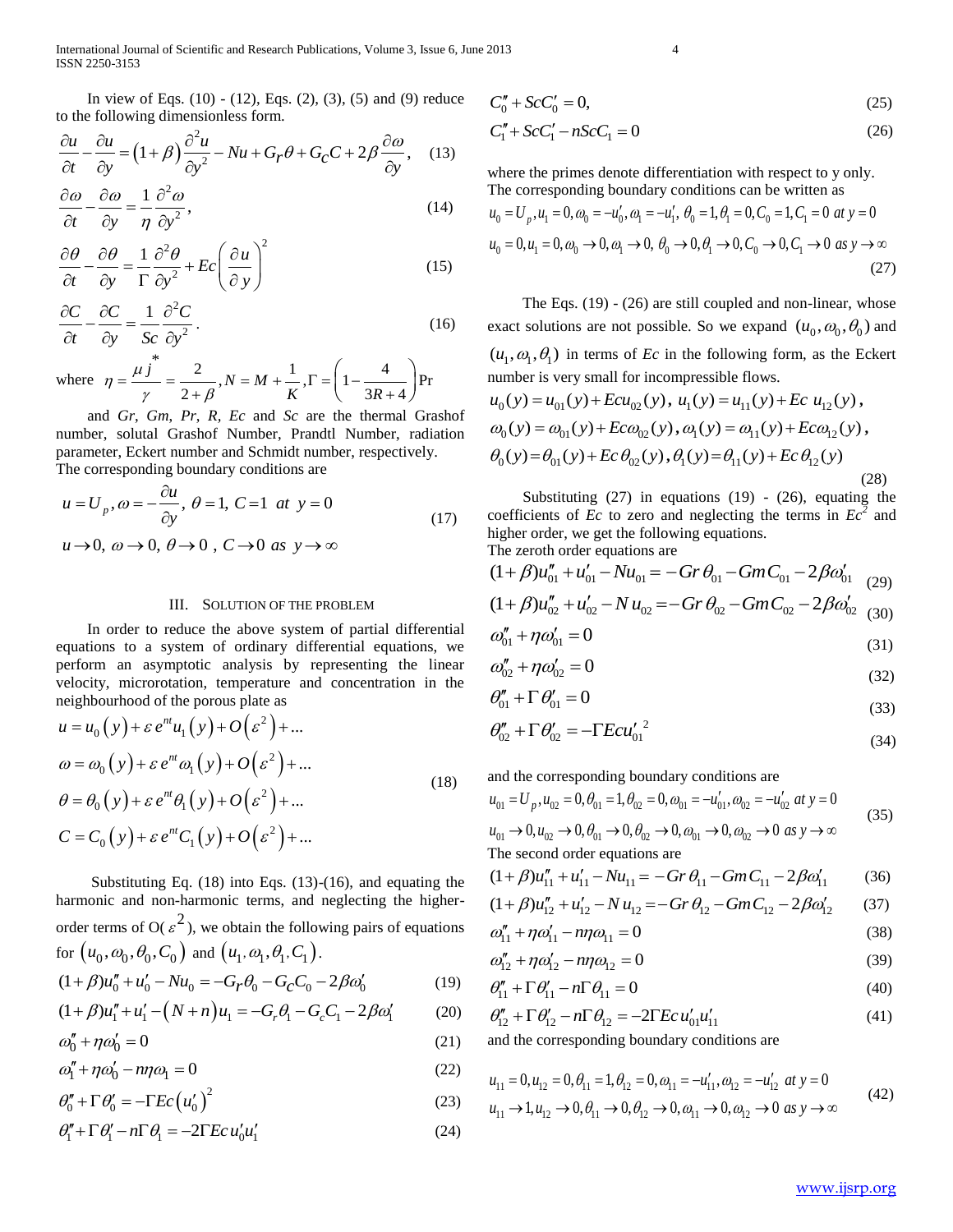By solving Eqs. (29) - (34) under the boundary conditions (35), and Eqs. (36)-(41) under the boundary conditions (42), and temperature and concentration distributions in the boundary layer as

By solving Eqs. (29) - (34) under the boundary conditions temperature and concentration distributions in the boundary layer  
\n(35), and Eqs. (36) - (41) under the boundary conditions (42), and  
\nusing Eqs. (28) and (18), we obtain the velocity, microrotation,  
\n
$$
u(y) = a_1e^{-m_1y} + a_2e^{-\Gamma y} + a_3e^{-5cy} + a_4e^{-\eta y} + Ec\{a_5e^{-m_1y} + a_6e^{-\Gamma y} + a_7e^{-2m_1y} + a_8e^{-2\Gamma y} + a_9e^{-25cy} + a_{10}e^{-2\eta y} + a_{11}e^{-(m_1+1)y} + a_{12}e^{-(m_1+5c)y} + a_{13}e^{-(m_1+1)y} + a_{14}e^{-(\Gamma+5c)y} + a_{15}e^{-(\Gamma+7y)y} + a_{15}e^{-(\Gamma+7y)y} + a_{16}e^{-(\Gamma+7y)y} + a_{17}e^{-(\Gamma+7y)y} + a_{17}e^{-(\Gamma+7y)y} + a_{18}e^{-(m_1+1)y} + b_{19}e^{-(m_1+1)y} + b_{10}e^{-(m_1+1)y} + b_{11}e^{-(m_1+1)y} + b_{12}e^{-(m_2+1)y} + b_{13}e^{-(m_3+1)y} + b_{14}e^{-(m_4+1)y} + b_{15}e^{-(m_4+1)y} + b_{16}e^{-(m_4+1)y} + b_{17}e^{-(m_4+1)y} + b_{18}e^{-(m_4+1)y} + b_{19}e^{-(m_4+1)y} + b_{19}e^{-(m_4+1)y} + b_{19}e^{-(m_4+1)y} + b_{19}e^{-(m_4+1)y} + b_{19}e^{-(m_4+1)y} + b_{19}e^{-(m_4+1)y} + b_{10}e^{-(m_4+1)y} + b_{11}e^{-(m_4+1)y} + b_{12}e^{-(m_4+1)y} + b_{11}e^{-(m_4+1)y} + b_{12}e^{-(m_4+1)y} + b_{12}e^{-(m_4+1)y} + b_{13}e^{-(m_4+1)y} + b_{11}e^{-(m_4+1)y} + b_{12}e^{-(m_4+1)y} +
$$

where

where  
\n
$$
m_1 = \frac{1}{2(1+\beta)} \Big[ 1 + \sqrt{1 + 4N(1+\beta)} \Big], \ m_2 = \frac{1}{2(1+\beta)} \Big[ 1 + \sqrt{1 + 4(N+n)(1+\beta)} \Big]
$$
\n
$$
m_3 = \frac{\eta}{2} \Bigg[ 1 + \sqrt{1 + \frac{4n}{\eta}} \Bigg], \ m_4 = \frac{\Gamma}{2} \Bigg[ 1 + \sqrt{1 + \frac{4n}{\Gamma}} \Bigg], \ m_5 = \frac{Sc}{2} \Bigg[ 1 + \sqrt{1 + \frac{4n}{Sc}} \Bigg]
$$

and the expressions for the remaining constants are given in the appendix.

 From the engineering point of view, the most important characteristics of the flow are the skin friction coefficient  $C_f$ , couple stress coefficient *C<sup>m</sup>* , Nusselt number *Nu* and Sherwood number *Sh* , which are discussed below.

 Given velocity field in the boundary layer, we can now calculate the skin-friction coefficient  $C_f$  at the porous plate, which is given by

$$
C_f = \frac{2\tau_W^*}{\rho U_0 V_0}, \text{ where } \tau_w' = (\mu + \Lambda) \frac{\partial u'}{\partial y'} \Big|_{y'=0} + \Lambda w' \Big|_{y'=0}
$$
  
=  $2 \left\{ 1 + (1-n)\beta \right\} \left[ \frac{du}{dy} \right]_{y=0}$   
=  $2 \left\{ 1 + (1-n)\beta \right\} \left[ \frac{du_{01}}{dy} + Ec \frac{du_{02}}{dy} + \varepsilon e^{nt} \left\{ \frac{du_{11}}{dy} + Ec \frac{du_{12}}{dy} \right\} \right]_{y=0}$ 

$$
\begin{aligned}\n&\text{if } \mathbf{a}_1 \text{ is given by} \\
&\text{if } \mathbf{b}_2 \text{ is given by} \\
&\text{if } \mathbf{b}_3 \text{ is given by} \\
&\text{if } \mathbf{b}_4 \text{ is given by} \\
&\text{if } \mathbf{b}_5 \text{ is given by} \\
&\text{if } \mathbf{b}_7 \text{ is given by} \\
&\text{if } \mathbf{b}_8 \text{ is given by} \\
&\text{if } \mathbf{b}_9 \text{ is given by} \\
&\text{if } \mathbf{b}_9 \text{ is given by} \\
&\text{if } \mathbf{b}_9 \text{ is given by} \\
&\text{if } \mathbf{b}_9 \text{ is given by} \\
&\text{if } \mathbf{b}_9 \text{ is given by} \\
&\text{if } \mathbf{b}_9 \text{ is given by} \\
&\text{if } \mathbf{b}_9 \text{ is given by} \\
&\text{if } \mathbf{b}_9 \text{ is given by} \\
&\text{if } \mathbf{b}_9 \text{ is given by} \\
&\text{if } \mathbf{b}_9 \text{ is given by} \\
&\text{if } \mathbf{b}_9 \text{ is given by} \\
&\text{if } \mathbf{b}_9 \text{ is given by} \\
&\text{if } \mathbf{b}_9 \text{ is given by} \\
&\text{if } \mathbf{b}_9 \text{ is given by} \\
&\text{if } \mathbf{b}_9 \text{ is given by} \\
&\text{if } \mathbf{b}_9 \text{ is given by} \\
&\text{if } \mathbf{b}_9 \text{ is given by} \\
&\text{if } \mathbf{b}_9 \text{ is given by} \\
&\text{if } \mathbf{b}_9 \text{ is given by} \\
&\text{if } \mathbf{b}_9 \text{ is given by} \\
&\text{if } \mathbf{b}_9 \text{ is given by} \\
&\text{if } \mathbf{b}_9 \text{ is given by} \\
&\text{if } \mathbf{b}_9 \text{ is given by} \\
&\text{if } \mathbf{b}_9 \text{ is given by} \\
&\text{if } \mathbf{b}_9 \text{ is given by} \\
&\text{if } \mathbf{b}_9 \text{ is given by} \\
&\text{if } \mathbf{b}_9 \text{ is given by} \\
&\text{if } \mathbf{b}_9 \text{ is given by} \\
&\text{if } \mathbf{b}_9 \text{ is given by
$$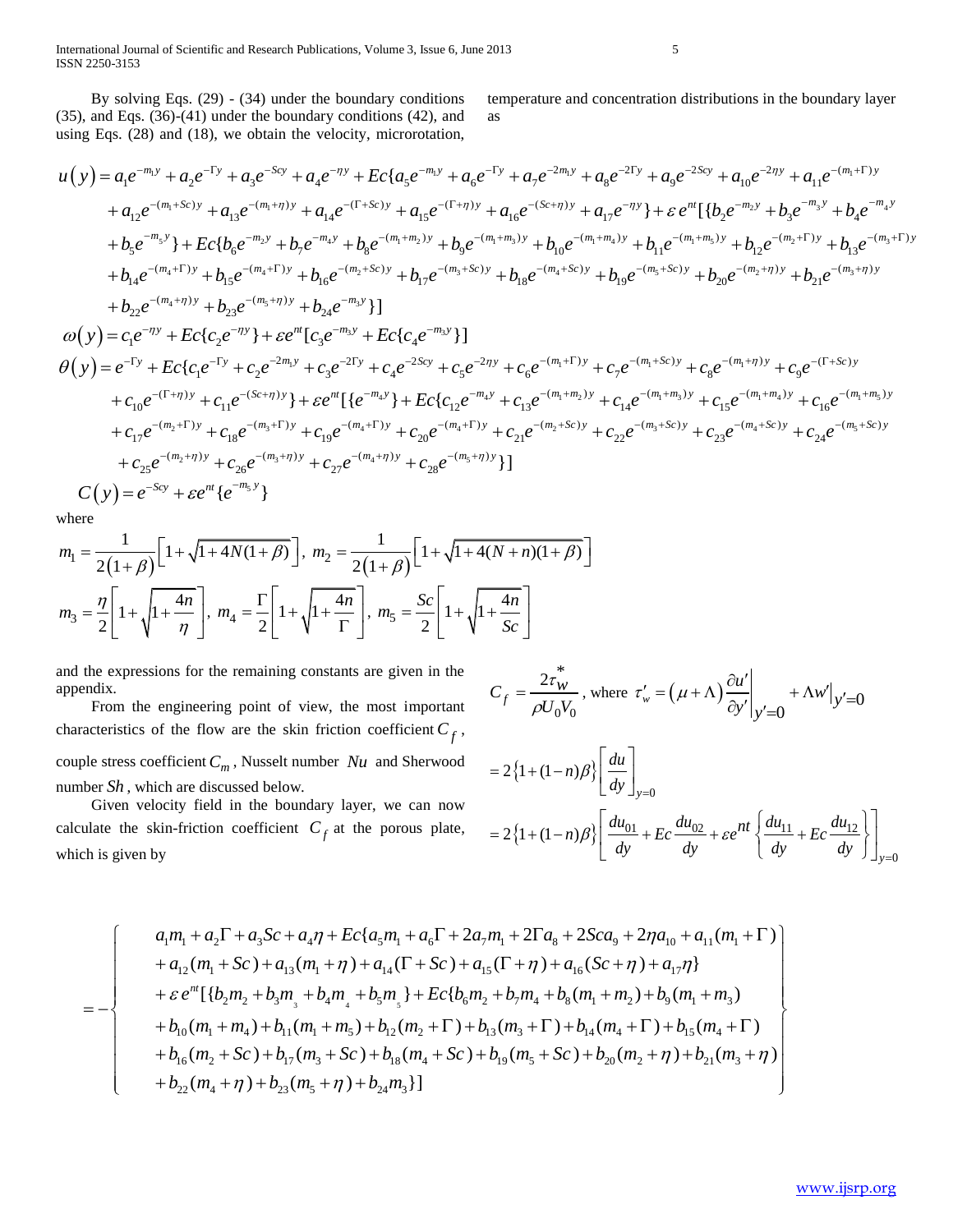The couple stress coefficient  $C_m$  at the porous plate is written as

$$
C_m = \frac{M_w}{\mu j U_0}, \quad M_w = \gamma \frac{\partial w^*}{\partial y^*}\Big|_{y^*=0}
$$
  
=  $\left(1 + \frac{1}{2}\beta\right)\omega'(0),$   
=  $-\left(1 + \frac{1}{2}\beta\right)\left\{(c_1 + Ec c_2)\eta + (c_3 + Ec c_4)\eta_3\right\}$ 

We can also calculate the heat transfer coefficient at the porous plate in terms of the Nusselt number, as follows

$$
Nu_{x} = x \frac{\left(\partial T / \partial y^{*}\right)_{y^{*}=0}}{T_{w} - T_{\infty}},
$$
\n
$$
Nu_{x} Re_{x}^{-1} = -\left[\frac{d\theta}{dy}\right]_{y=0} = -\left(\frac{\partial \theta_{0}}{\partial y} + \varepsilon e^{\delta t} \frac{\partial \theta_{1}}{\partial y}\right)_{y=0}
$$
\n
$$
= -\left[\frac{d\theta_{01}}{dy} + E_{C} \frac{d\theta_{02}}{dy} + \varepsilon e^{nt} \left\{\frac{d\theta_{11}}{dy} + E_{C} \frac{d\theta_{12}}{dy}\right\}\right]_{y=0}
$$
\n
$$
= \Gamma + E_{C}\left\{c_{1}\Gamma + 2m_{1}c_{2} + 2\Gamma c_{3} + 2Scc_{4} + 2\eta c_{5} + c_{6}(m_{1} + \Gamma + c_{7}(m_{1} + Sc) + c_{8}(m_{1} + \eta) + c_{9}(\Gamma + Sc) + c_{10}(\Gamma + \eta) + c_{11}(Sc + \eta)\right\} + \varepsilon e^{nt}\left\{\{m_{4}\} + E_{C}\left\{c_{12}m_{4} + c_{13}(m_{1} + m_{2}) + c_{14}(m_{1} + m_{3}) + c_{15}(m_{1} + m_{4}) + c_{16}(m_{1} + m_{5}) + c_{17}(m_{2} + \Gamma) + c_{18}(m_{3} + \Gamma) + c_{19}(m_{4} + \Gamma) + c_{20}(m_{4} + \Gamma) + c_{21}(m_{2} + Sc) + c_{22}(m_{3} + Sc) + c_{23}(m_{4} + Sc) + c_{24}(m_{5} + Sc) + c_{25}(m_{2} + \eta) + c_{26}(m_{3} + \eta) + c_{27}(m_{4} + \eta) + c_{28}(m_{5} + \eta)\right\}
$$

Finally, we can calculate the mass transfer coefficient at the porous plate in terms of the Sherwood number is given by

$$
Sh_x = \frac{j_w x}{D^* (C_w^* - C_\infty^*)} \cdot \left. \right|_{y = -D} = \frac{\partial C^*}{\partial y^*} \right|_{y^* = 0}
$$
  
\n
$$
Sh_x \text{ Re}_x^{-1} = -\left[ \frac{dC}{dy} \right]_{y = 0} = -\left[ \frac{dC_0}{dy} + \varepsilon e^{nt} \frac{dC_1}{dy} \right]_{y = 0}
$$
  
\n
$$
= Sc + \varepsilon e^{nt} m_S.
$$
  
\nwhere  $\text{Re}_x = \frac{V_0 x}{V}$  is the Reynolds number.

#### IV. RESULTS AND DISCUSSION

 The formulation of the problem that accounts for the effects of radiation and viscous dissipation on the MHD free convection mass transfer flow of an incompressible, micropolar fluid along an infinite vertical porous moving plate embedded in porous medium is carried out in the preceding sections. This enables us to carry out the numerical computations for the velocity, microrotation, temperature and concentration for various values of the flow and material parameters. In the present study we have chosen  $t = 1$ ,  $\varepsilon = 0.01$  and  $n = 0.1$ , while  $\beta$ , Gr, Gc, M, K,

*Sc* , Pr , *R* , *Up* and *Ec* are varied over a range, which are listed in the figure legends.

The effect of viscosity ratio  $\beta$  on the translational velocity and microrotation across the boundary layer are presented in Fig. 1. It is noted that the velocity distribution is lower for a Newtonian fluid  $(\beta = 0)$  for prescribed values of flow parameters, as compared with that of micropolar fluid. The translational velocity increases near the plate, as the viscosity ratio  $\beta$  increases and then approaches to zero. In addition, the microrotation increases, with an increase in  $\beta$  near to the plate, but the effect is opposite far away from the plate.

 Fig. 2 illustrates the variation of velocity and microrotation distribution across the boundary layer for various values of the plate velocity  $Up$ . It is observed that both the translational velocity and microrotation increase, as the plate moving velocity increases.

 For different values of the magnetic field parameter *M* , the translational velocity and microrotation profiles are plotted in Fig 3. It is seen that the velocity distribution across the boundary layer decreases, as *M* increases. Further, the results show that the values of microrotation increases, as *M* increases.

 The translational velocity and the microrotation profiles against spanwise coordinate y for different values of Grashof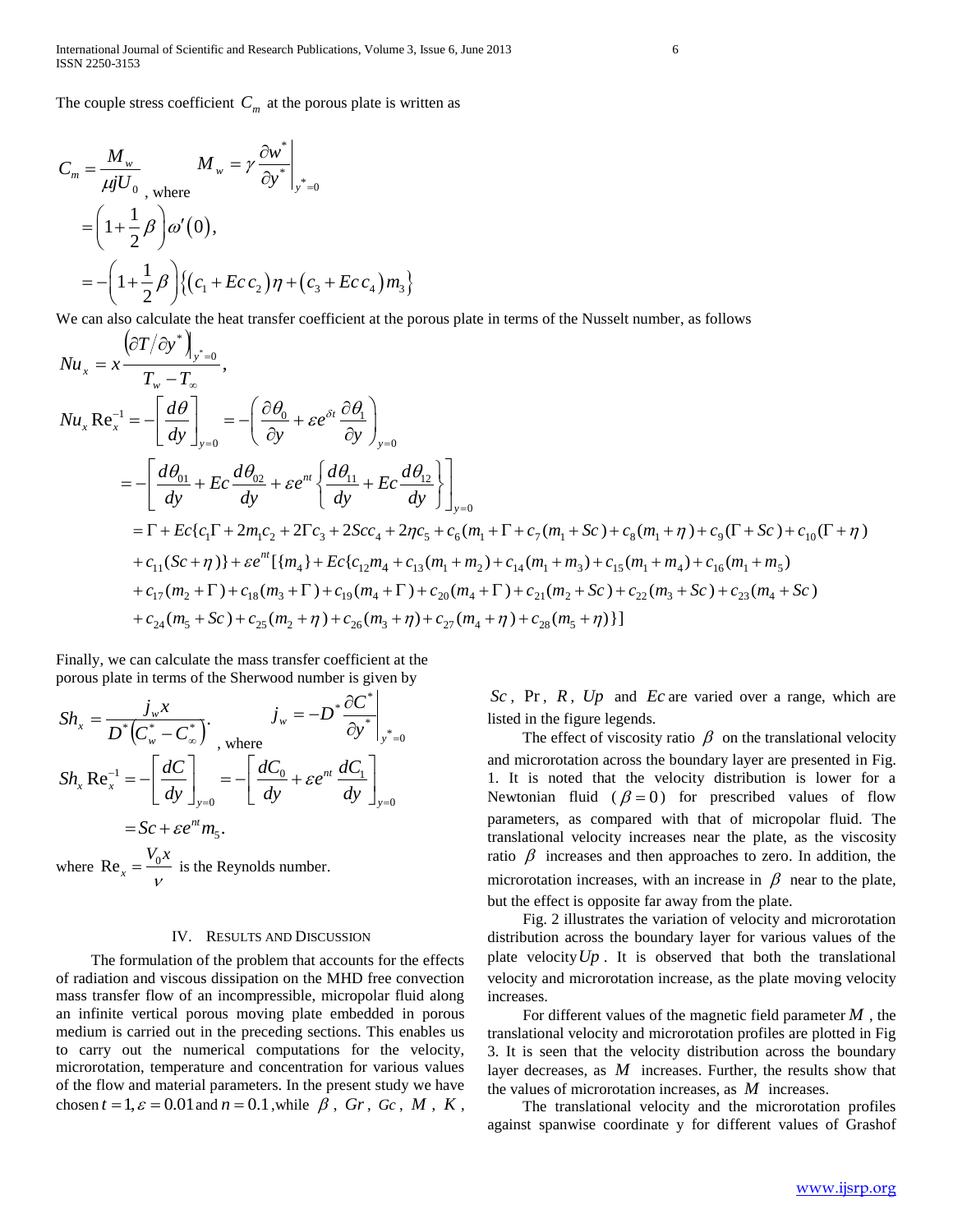number *Gr* and modified Grashof number *Gc* are described in Fig. 4. It is observed that an increase in  $Gr$  or  $Gc$  leads to a rise in the values of velocity, but a fall in the microrotation. Here the positive values of *Gr* corresponds to a cooling of the surface by natural convection.

 For different values of the thermal radiation parameter R, the translational velocity, microrotation and temperature profiles are plotted in Fig.5. It is observed that as the radiation parameter R increases, both the velocity and temperature decrease whereas the microrotation increases.

 For different values of the Schmidt number *Sc* , translational velocity and the microrotation profiles are plotted in Fig. 6. It is observed that as  $Sc$  increases, the velocity decreases across the boundary layer and the microrotation increases.

 The effect of viscous dissipation parameter i.e., Eckert number *Ec* on the velocity, Microrotation and temperature are shown in Fig.7. It is noticed that as  $\mathbb{E}c$  increases, there is an increase in the velocity distribution across the boundary layer and a decrease in both the Microrotation and temperature.

 Fig.8 illustrates the influence of the radiation parameter R on the temperature in the boundary layer. From this figure, it is clear that the temperature decreases, as R increases.

 Fig.9 shows the concentration profiles across the boundary layer for various values of Schmidt number Sc. It is seen that as Sc increases, the concentration decreases, because the smaller values of Sc are equivalent to increasing the chemical molecular diffusivity.

Numerical values of the skin-friction coefficient  $C_f$ , couple stress coefficient  $C_m$ , Nusselt number  $Nu$  and Sherwood number *Sh* are tabulated in Table 1 for different values of thermophysical parameters. Analysis of the tabular data shows that the skin friction coefficient decreases, as  $\beta$  or M or Pr or R increases, whereas it increases, as Gr or Gc or Ec or Sc increases. The couple stress follows same trend. Further, it is observed that the Nusselt number decreases, as  $\beta$  or M or Pr or R increases, whereas it increases, as Gr or Gc or Ec increases. The effect of increasing values of Sc has the tendency to increase the Sherwood number, but the remaining parameters  $\beta$ , M, Gr, Gr, Ec, Pr and R have no effect on the Sherwood number.

## V. CONCLUSIONS

 An analysis is presented for the problem of thermal radiation on the MHD free convection mass transfer flow of an incompressible, micropolar fluid along an infinite vertical porous moving plate in a porous medium in the presence of viscous dissipation. Numerical results are presented to illustrate the details of the MHD convective flow and mass transfer characteristics and their dependence on the fluid properties and flow conditions. We may conclude that the translational velocity across the boundary layer and the microrotation at the wall are decreased with increasing values of *M*, *Sc* and *Pr*, while they show opposite trends with increasing values of *n*, *Gr* and *Gc*.



**Fig. 1 Velocity and microrotation profiles for various values**  of  $\beta$ 

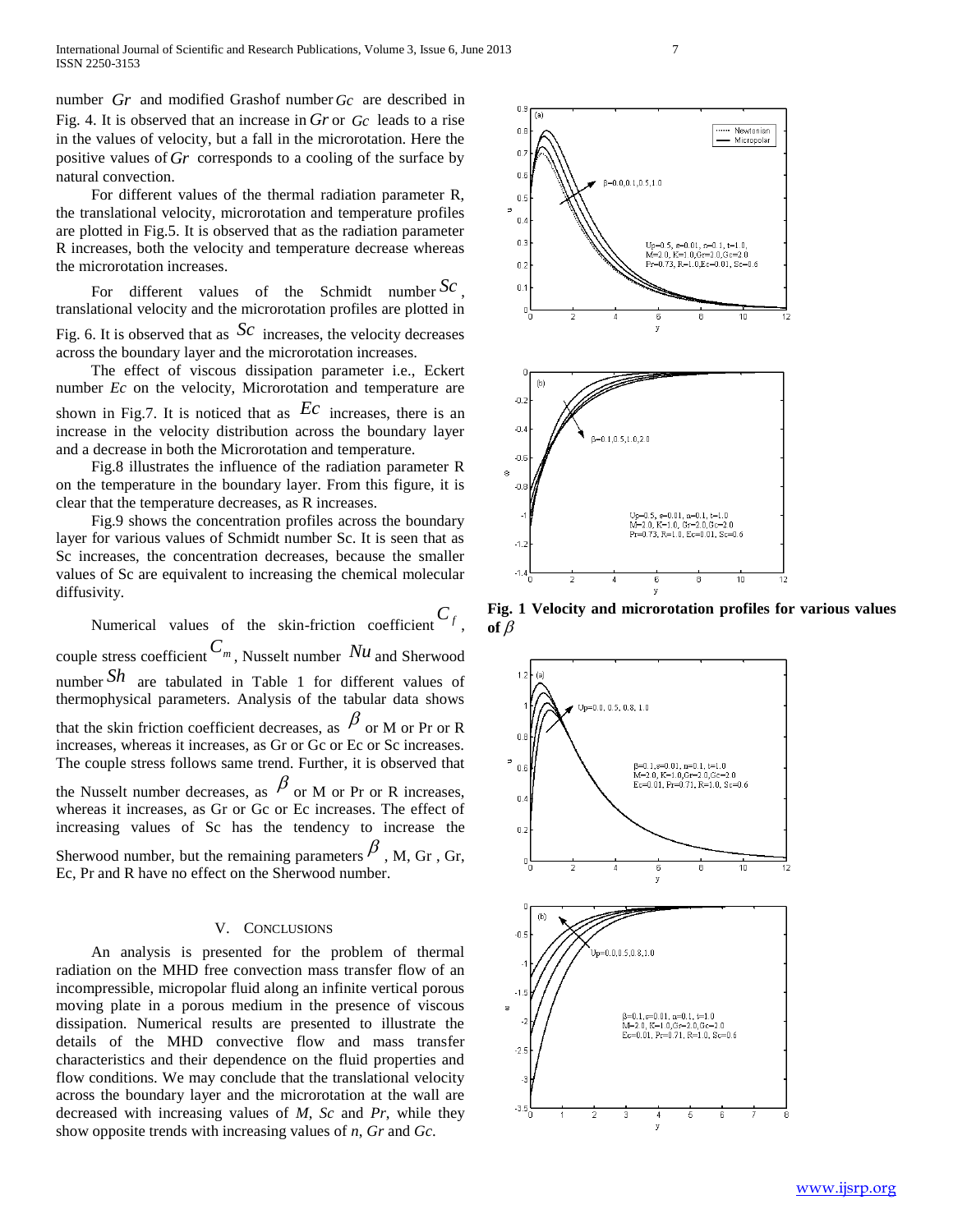







 **Fig. 4 Velocity and microrotation profiles for various values of** *Gr Gc* &



 **Fig. 5 Velocity and microrotation profiles for various values of R**



 **Fig. 6 Velocity and microrotation profiles for various values of** *Sc*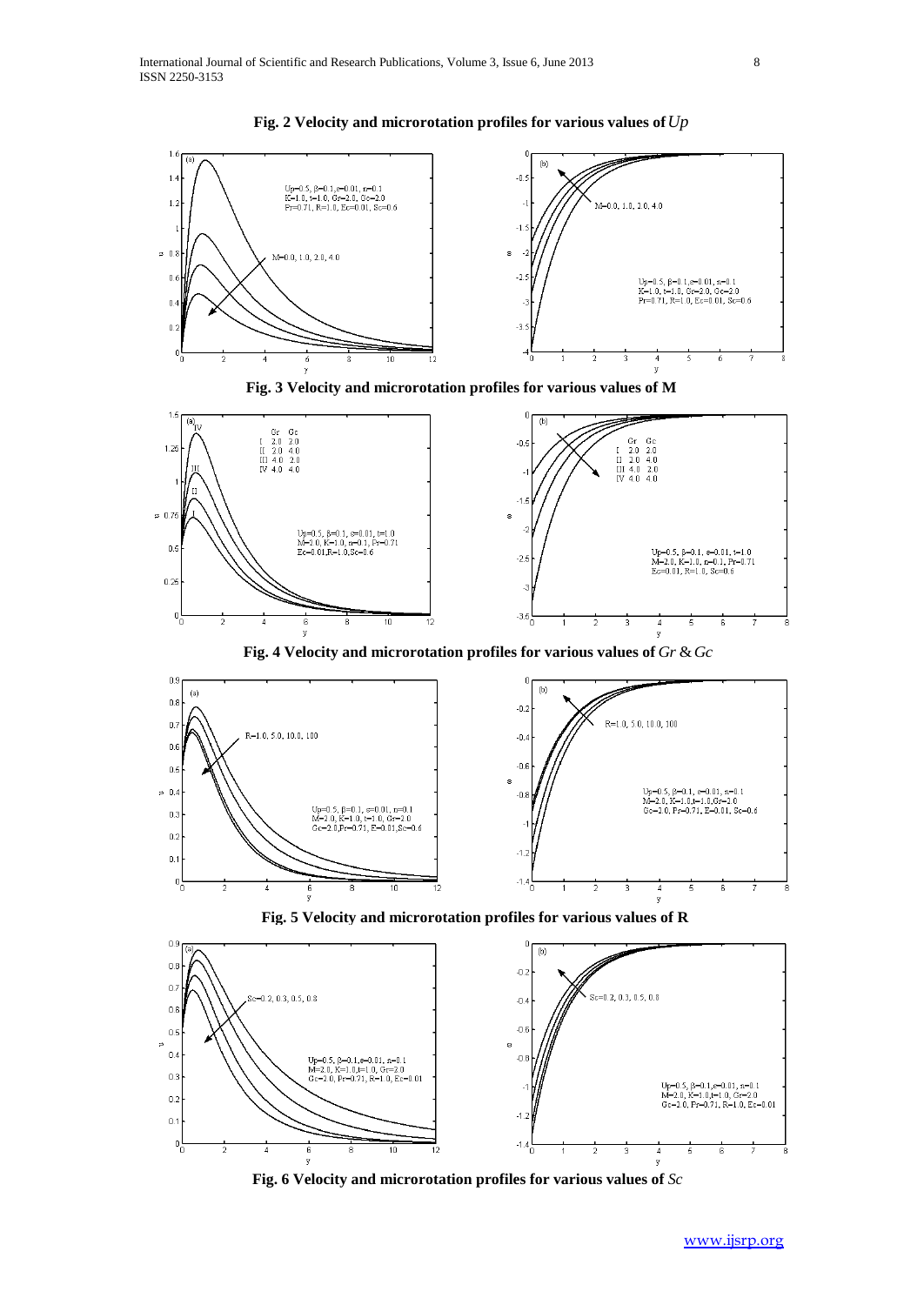

 **Fig. 7 Velocity and microrotation profiles for various values of** *Ec*



Fig. 7 (c) Temperature profiles for Fig. 8 Temperature profiles for



various values of Ec various values of R



 **Fig.9 Concentration profiles for various values of Sc**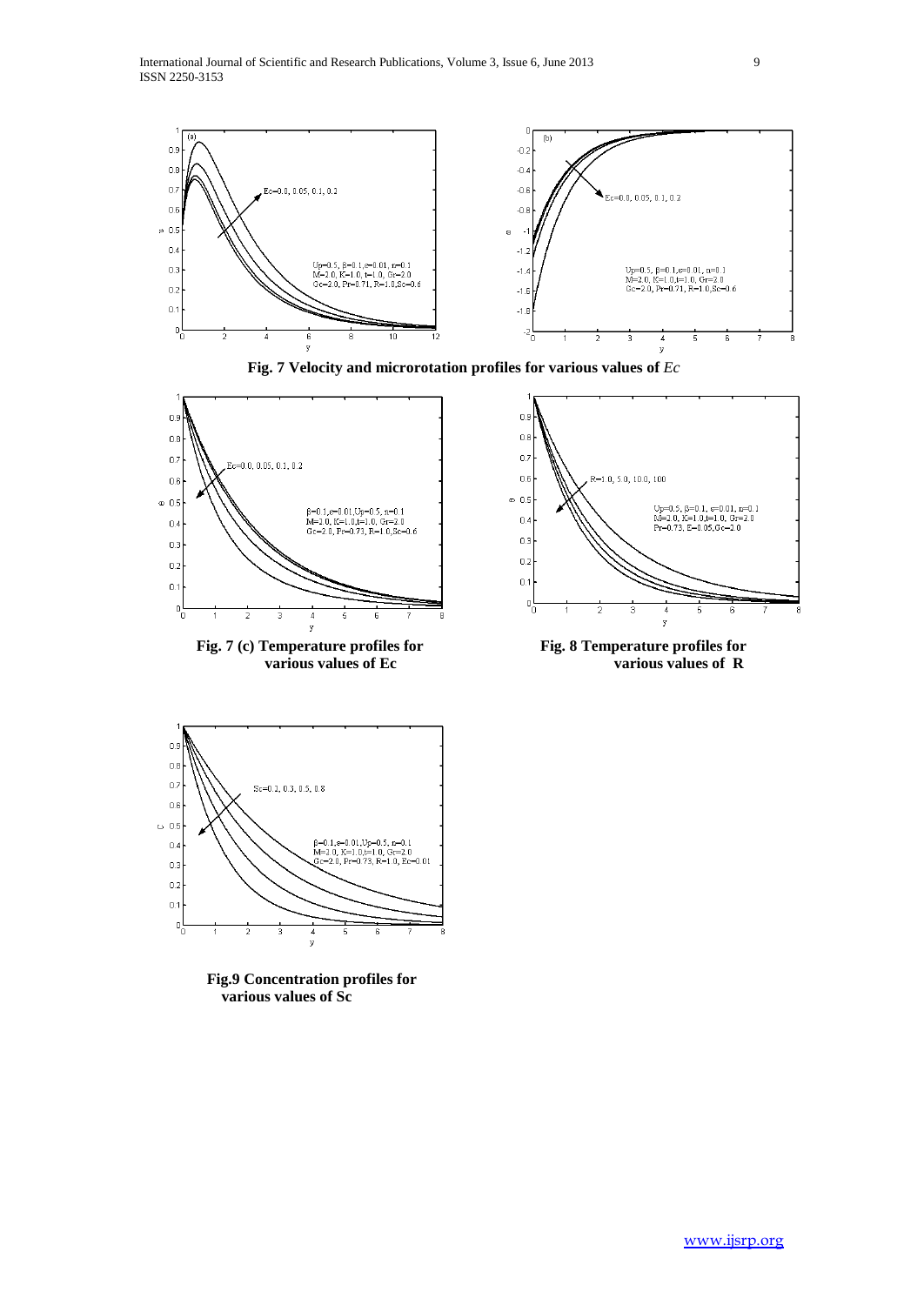| Table 1: Effects of various parameters on $C_f$ , $C_m$ , $Nu$ Re $_X^{-1}$ and $\,Sh_X\,Re_X^{-1}$ for values of $\,\beta$ , $\,M$ , Gr $\,$ Gc, Ec, Pr, R, Sc with |                                                           |  |  |
|----------------------------------------------------------------------------------------------------------------------------------------------------------------------|-----------------------------------------------------------|--|--|
|                                                                                                                                                                      | t=1, n=0.1, $\varepsilon$ = 0.01 and U <sub>p</sub> =0.5. |  |  |

| $\beta$ | $\boldsymbol{M}$ | Gr  | Gc   | Ec   | Pr   | $\mathbf R$ | Sc  | $C_f$  | $C_m$  | $Nu \text{Re}_x^{-1}$ | $Sh_x \text{Re}_x^{-1}$ |
|---------|------------------|-----|------|------|------|-------------|-----|--------|--------|-----------------------|-------------------------|
| 0.0     | 2.0              | 2.0 | 2.0  | 0.01 | 0.71 | 2.0         | 0.6 | 3.3742 | 3.6832 | 0.4267                | 0.6008                  |
| 0.1     |                  |     |      |      |      |             |     | 0.6444 | 0.6446 | 0.4269                | 0.6008                  |
| 0.5     |                  |     |      |      |      |             |     | 0.5991 | 0.5990 | 0.4274                | 0.6008                  |
| 0.5     | $0.0\,$          | 2.0 | 2.0  | 0.01 | 0.71 | 2.0         | 0.6 | 1.7233 | 1.7232 | 0.4265                | 0.6008                  |
|         | 1.0              |     |      |      |      |             |     | 1.0339 | 1.0338 | 0.4263                | 0.6008                  |
|         | 2.0              |     |      |      |      |             |     | 0.5991 | 0.5990 | 0.4253                | 0.6008                  |
| 0.5     | 2.0              | 2.0 | 2.0  | 0.01 | 0.71 | 2.0         | 0.6 | 0.5991 | 0.5990 | 0.4253                | 0.6008                  |
|         |                  | 4.0 |      |      |      |             |     | 1.6116 | 1.6113 | 0.4240                | 0.6008                  |
|         |                  | 6.0 |      |      |      |             |     | 2.6247 | 2.6244 | 0.4228                | 0.6008                  |
| 0.5     | 2.0              | 2.0 | 2.0  | 0.01 | 0.71 | 2.0         | 0.6 | 0.5991 | 0.5990 | 0.4253                | 0.6008                  |
|         |                  | 4.0 |      |      |      |             |     | 1.5199 | 1.5200 | 0.4240                | 0.6008                  |
|         |                  | 6.0 |      |      |      |             |     | 2.4408 | 2.4410 | 0.4228                | 0.6008                  |
| 0.5     | 2.0              | 2.0 | 2.0  | 0.01 | 0.71 | 2.0         | 0.6 | 0.5991 | 0.5990 | 0.4253                | 0.6008                  |
|         |                  |     | 0.05 |      |      |             |     | 0.6068 | 0.6067 | 0.3945                | 0.6008                  |
|         |                  |     | 1.0  |      |      |             |     | 3.8376 | 3.8434 | $-12.4087$            | 0.6008                  |
| 0.5     | 2.0              | 2.0 | 2.0  | 0.01 | 0.71 | 2.0         | 0.6 | 0.5991 | 0.5990 | 0.4253                | 0.6008                  |
|         |                  |     |      | 1.0  |      |             |     | 0.5076 | 0.5075 | 0.6011                | 0.6008                  |
|         |                  |     |      | 3.0  |      |             |     | 0.1553 | 0.1554 | 1.8037                | 0.6008                  |
| 0.5     | 2.0              | 2.0 | 1.0  | 0.01 | 0.71 | 1.0         | 0.6 | 0.6740 | 0.6739 | 0.3046                | 0.6008                  |
|         |                  |     |      |      | 2.0  |             |     | 0.5991 | 0.5990 | 0.4253                | 0.6008                  |
|         |                  |     |      |      | 5.0  |             |     | 0.5268 | 0.5267 | 0.5617                | 0.6008                  |
| 0.5     | 2.0              | 2.0 | 1.0  | 0.01 | 0.71 | 2.0         | 0.2 | 0.8389 | 0.8388 | 0.4285                | 0.2003                  |
|         |                  |     |      |      |      |             | 0.6 | 0.5991 | 0.5990 | 0.4253                | 0.6008                  |
|         |                  |     |      |      |      |             | 0.8 | 0.5125 | 0.5124 | 0.4265                | 0.8010                  |

## VI. CONCLUSIONS

 The present paper deals with the analysis of thermal radiation on the MHD free convection mass transfer flow of an incompressible, micropolar fluid along an infinite vertical porous moving plate in a porous medium in the presence of viscous dissipation. Numerical results are presented to illustrate the details of the MHD convective flow and mass transfer characteristics and their dependence on the fluid properties and flow conditions. Following conclusions can be drawn from the numerical results obtained:

 (i) Velocity increases with increase in the thermal Grashof number and solutal Grashof number but reverse trend is seen by increasing the Hartman number and inertia coefficient parameter.

 (ii) Microrotation increases with increase in the thermal Grashof number and solutal Grashof number but reverse trend is seen by increasing the Hartman number and inertia coefficient parameter.

 (iii) Temperature decreases with increase in the value of the Prandtl number whereas opposite effect is seen by enhancing the value of the thermal radiation, magnetic field, inverse Darcy number and inertia coefficient parameter.

 (iv) Concentration decreases with increase in the value of the Schmidt number whereas reverse trend is seen with increase in the value of inverse Darcy number and inertia coefficient parameter.

## **APPENDIX**

$$
a_1 = U_p - (a_2 + a_3 + a_4), \quad a_2 = \frac{-Gr}{(1+\beta)\Gamma^2 - \Gamma - N}, \quad a_3 = \frac{-Gc}{(1+\beta)Sc^2 - Sc - N}, \quad a_4 = \frac{2\beta\eta k_1}{(1+\beta)\eta^2 - \eta - N} = \theta_1 k_1
$$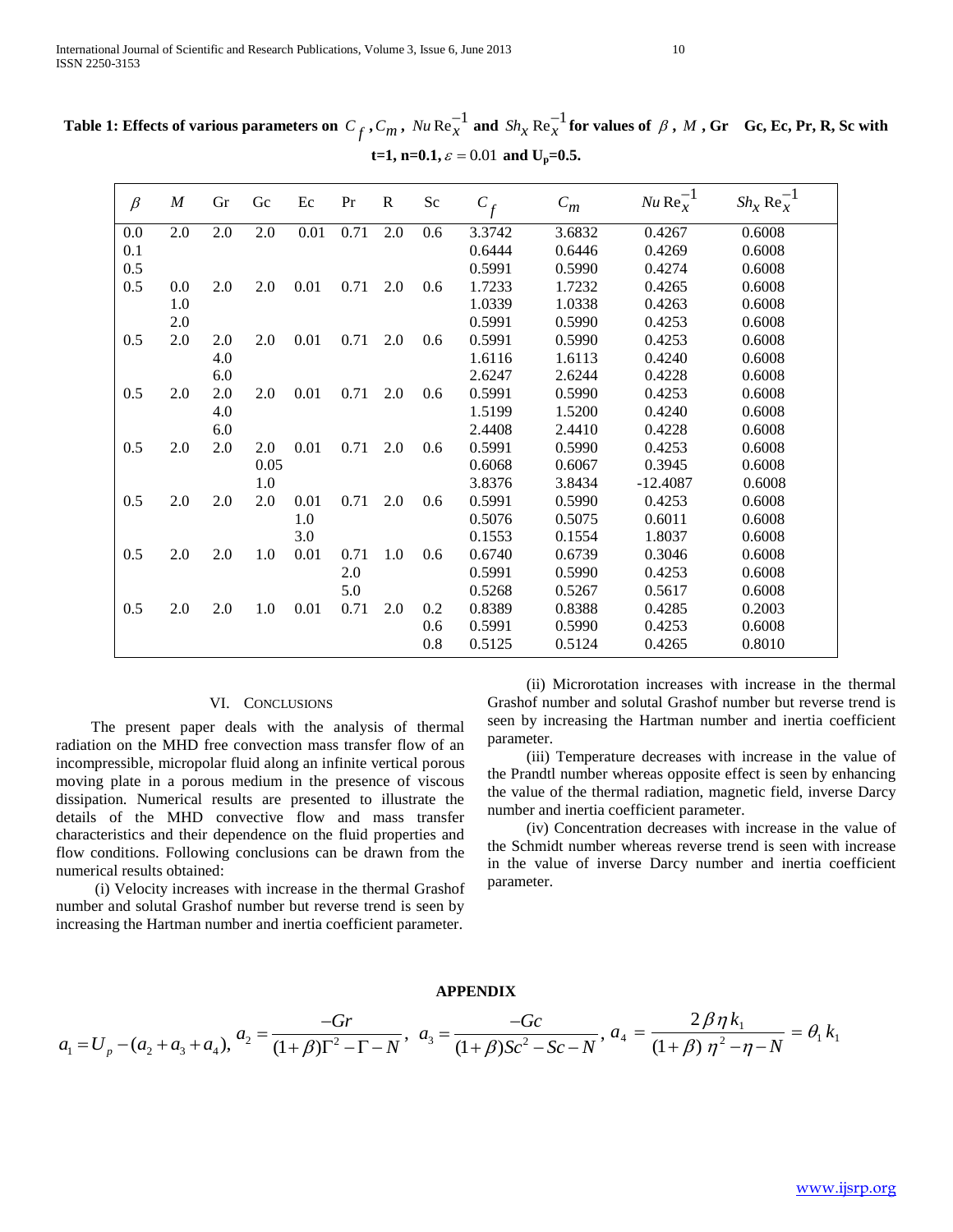International Journal of Scientific and Research Publications, Volume 3, Issue 6, June 2013 11 ISSN 2250-3153

$$
a_{s} = -\sum_{j=3}^{n} a_{s} = \frac{-Grc_{1}}{(1+\beta)T^{2}-1-N}, a_{7} = \frac{-Grc_{2}}{4(1+\beta)m_{1}^{2}-2m_{1}-N},
$$
\n
$$
a_{s} = \frac{-Grc_{3}}{4(1+\beta)T^{2}-2-N}, a_{9} = \frac{-Grc_{4}}{4(1+\beta)Sc^{2}-2Sc-N}, a_{10} = \frac{-Grc_{5}}{4(1+\beta)T^{2}-2T-N},
$$
\n
$$
a_{11} = \frac{-Grc_{3}}{(1+\beta)(m_{1}+1)^{2}-(m_{1}+1)-N}, a_{12} = \frac{-Grc_{5}}{(1+\beta)(m_{1}+Sc)^{2}-(m_{1}+Sc)-N},
$$
\n
$$
a_{13} = \frac{-Grc_{8}}{(1+\beta)(1+m_{1}^{2})^{2}-(m_{1}+m)-N}, a_{14} = \frac{-Grc_{9}}{(1+\beta)(Sc+1)^{2}-(Sc+1)-N},
$$
\n
$$
a_{15} = \frac{-Grc_{10}}{(1+\beta)(1+m_{1}^{2})^{2}-(1+m_{1}-N)}, a_{16} = \frac{-Grc_{11}}{(1+\beta)(Sc+1)^{2}-(Sc+1)-N},
$$
\n
$$
a_{17} = \frac{2\beta\eta k_{2}}{(1+\beta)m_{1}^{2}-2\eta-N}, b_{18} = \frac{-Grc_{11}}{(1+\beta)(Sc+1)^{2}-(Sc+\eta-N},
$$
\n
$$
b_{19} = \frac{-Grc_{10}}{(1+\beta)m_{1}^{2}-m_{1}-N}, b_{20} = -\left(b_{3}+b_{4}+b_{3}\right), \frac{b_{3}}{(1+\beta)(m_{3}^{2}-m_{3}-N},
$$
\n
$$
b_{4} = \frac{-Grc_{3}}{(1+\beta)(m_{1}+m_{3})^{2}-(m_{1}+m_{3})-m}, b_{5} = \frac{-Grc_{11}}{(1+\beta)(m_{1}+m_{3})^{2}-(m_{1}+m_{3})-n}
$$
\n
$$
b_{8} = \frac{-Grc_{18}}{(1+\beta)(m_{1}+m_{3})^{2}-(m_{1}+m_{3})-n}
$$
\n
$$
b_{18} = \frac
$$